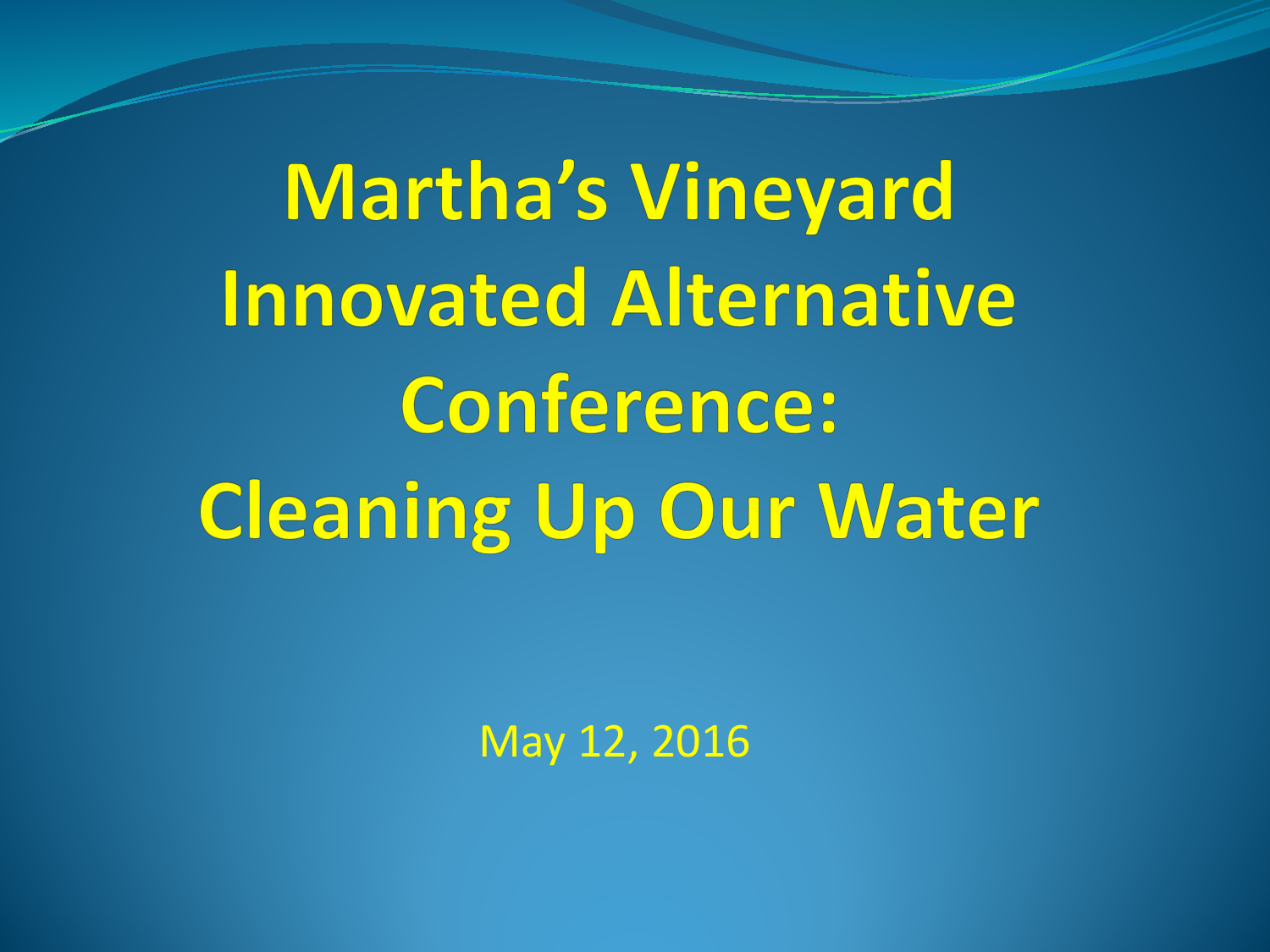**Inlet Opening and Constructed or Restored Wetlands**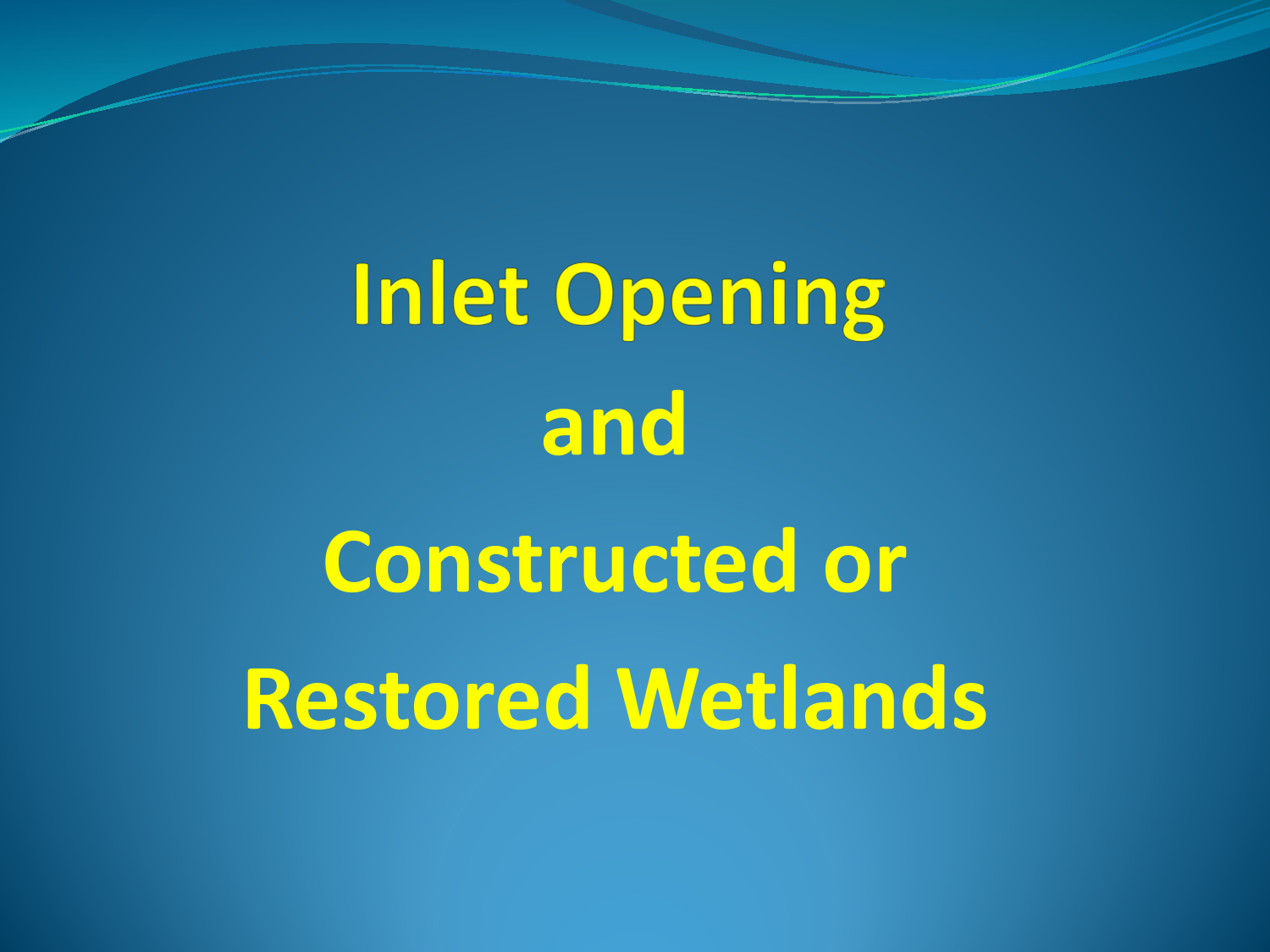Inlet Opening "The solution to pollution is dilution" This only works if you can fix a tidal restriction or if a beach breached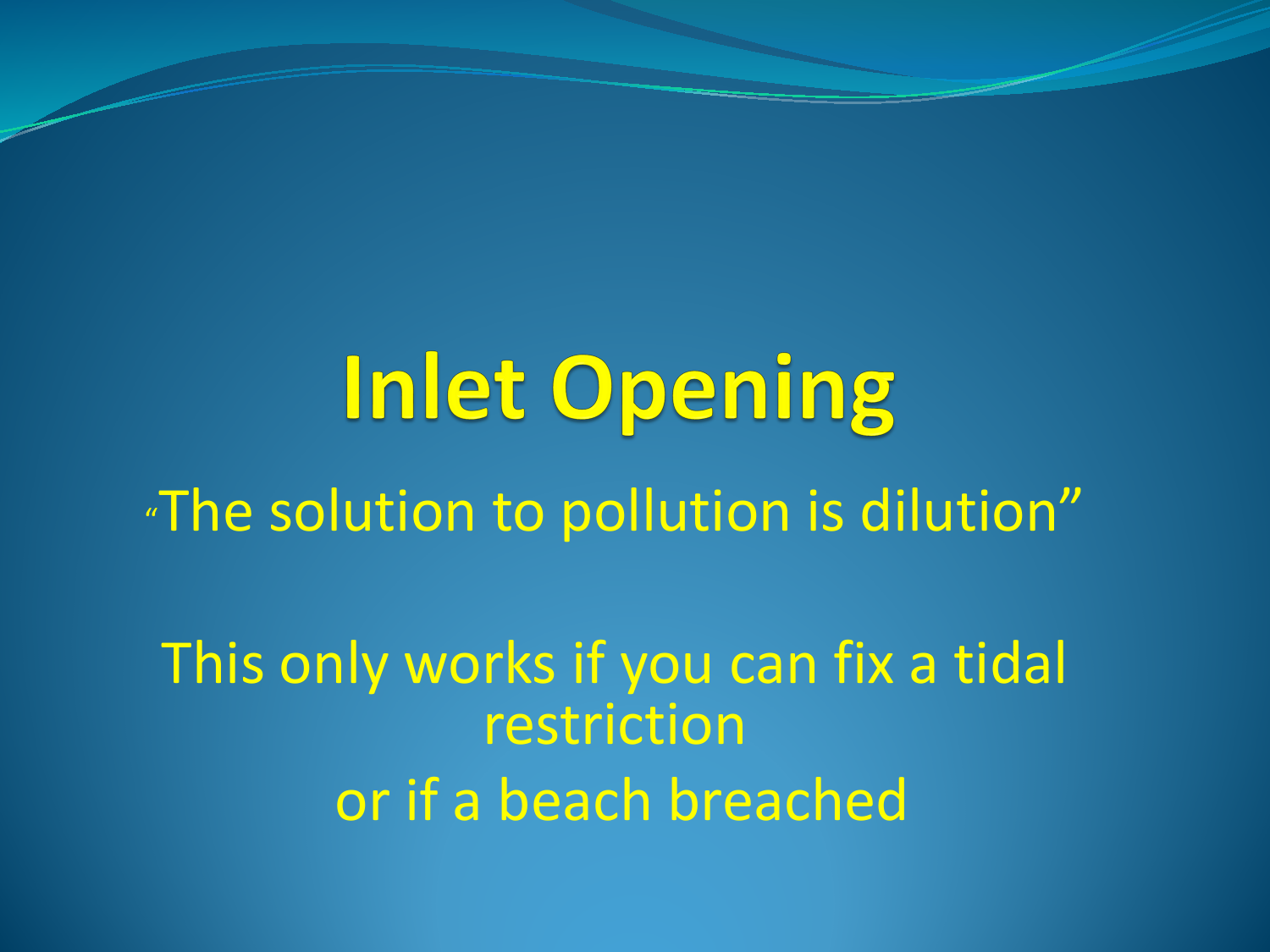## **Before Permitting**

Specific information needed include:

- 1. Pollutant levels and monitoring program
- 2. Longshore sediment drift and scour analysis
- 3. Hydrodynamic and inlet alternative analysis
- 4. Specific elevation for tidal change, flood mitigation, sea level rise assessment and mitigation
- 5. Eelgrass mapping
- 6. Species inventory
- 7. Operating and maintenance plan
- 8. Post widening monitoring plan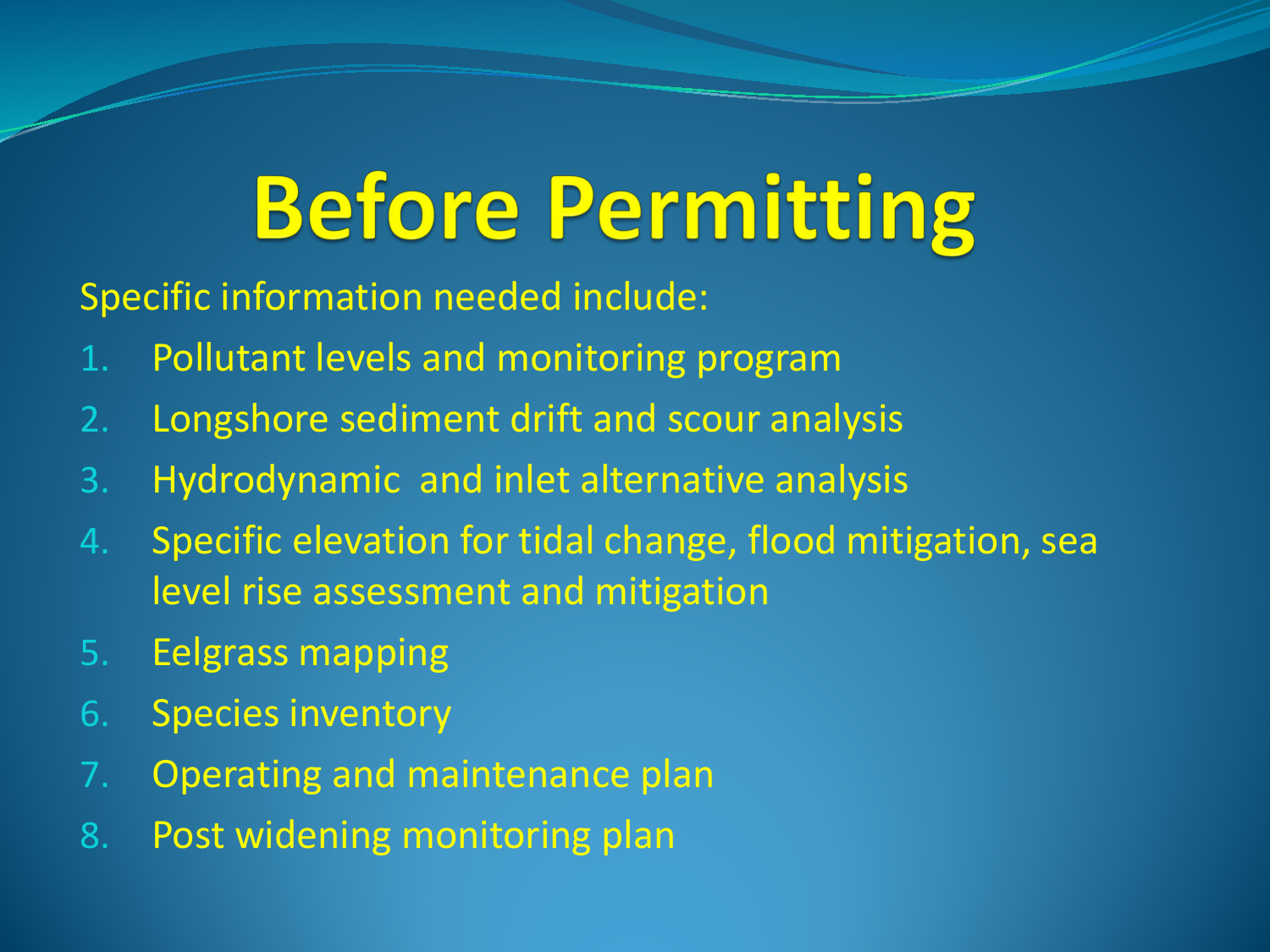#### Permits Required

- 1. Local Conservation Commission
- 2. MA DEP Wetlands
- 3. MA DEP Waterways
- 4. MA DOT (if a state road in involved)
- 5. MA Division of Marine Fisheries
- 6. MA Heritage
- 7. MA Coastal Zone Management
- 8. US Coast Guard
- 9. Army Corps of Engineers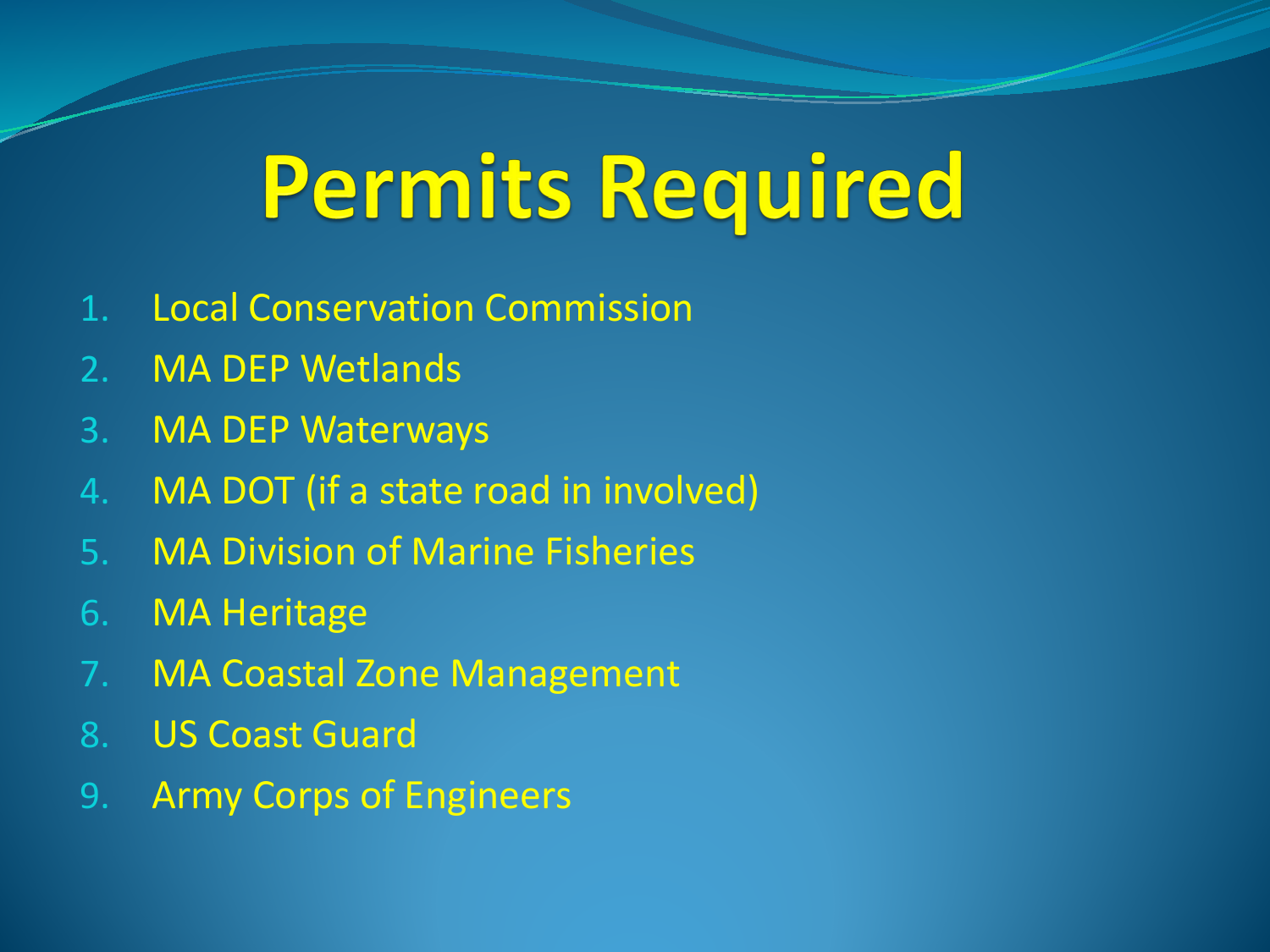# **Wetlands Restoration**

Salt Marsh Eelgrass Meadows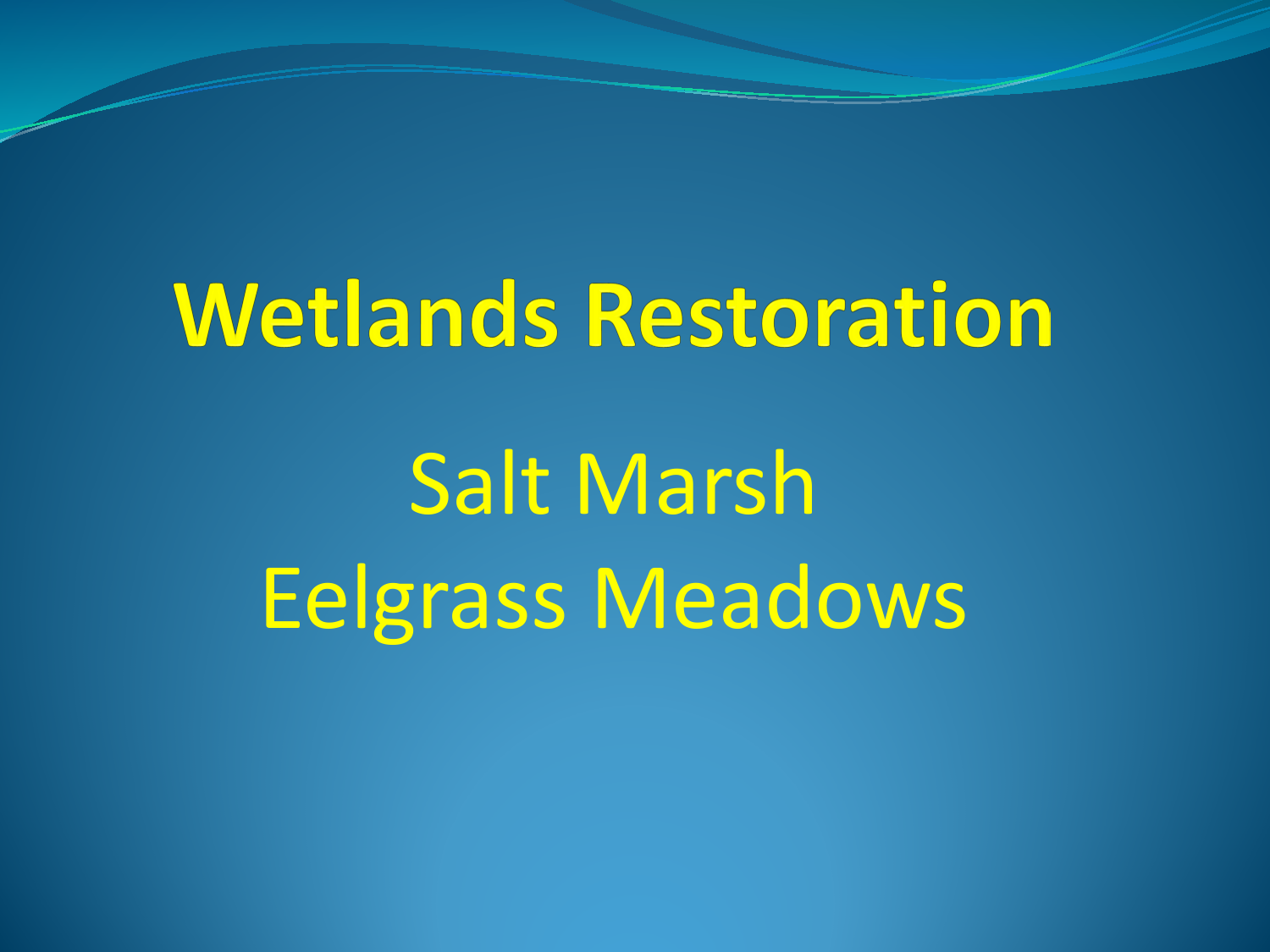## **Salt Marsh Restoration**

- Not a lot known about nitrogen attenuation by the marsh overall
- Information on attenuation on many of the plants exist
- Partners for Delaware Estuaries have completed several successful restoration projects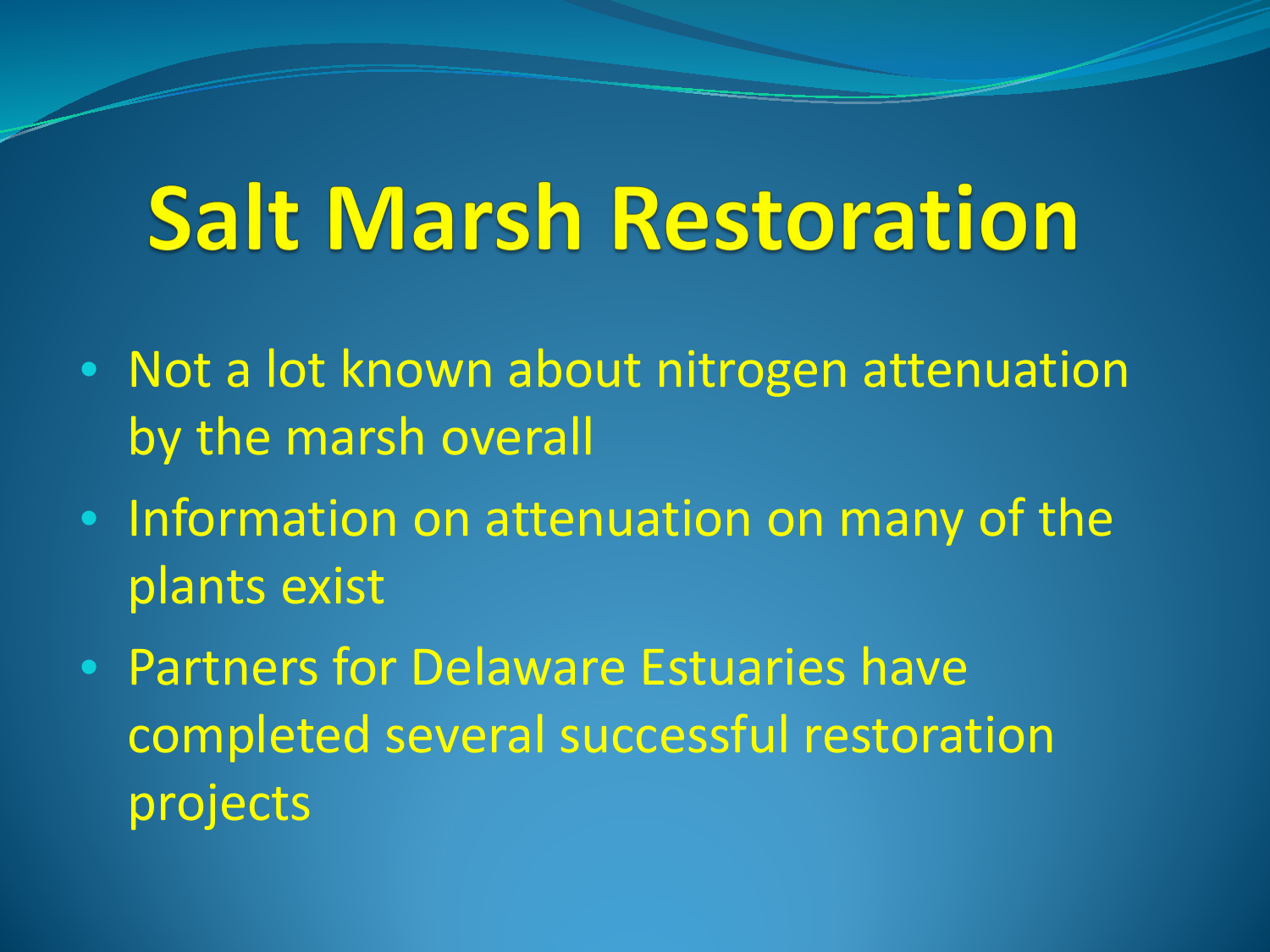## Salt Marsh Project

- 1. Demonstration project Felix Neck Sengekontacket Pond
- 2. Project partners
- $\triangleright$  Oak Bluffs and Edgartown (Shellfish Depts.)
- MA Audubon Felix Neck
- $\triangleright$  MV Shellfish Group
- US EPA Atlantic Ecology Division
- University of Rhode Island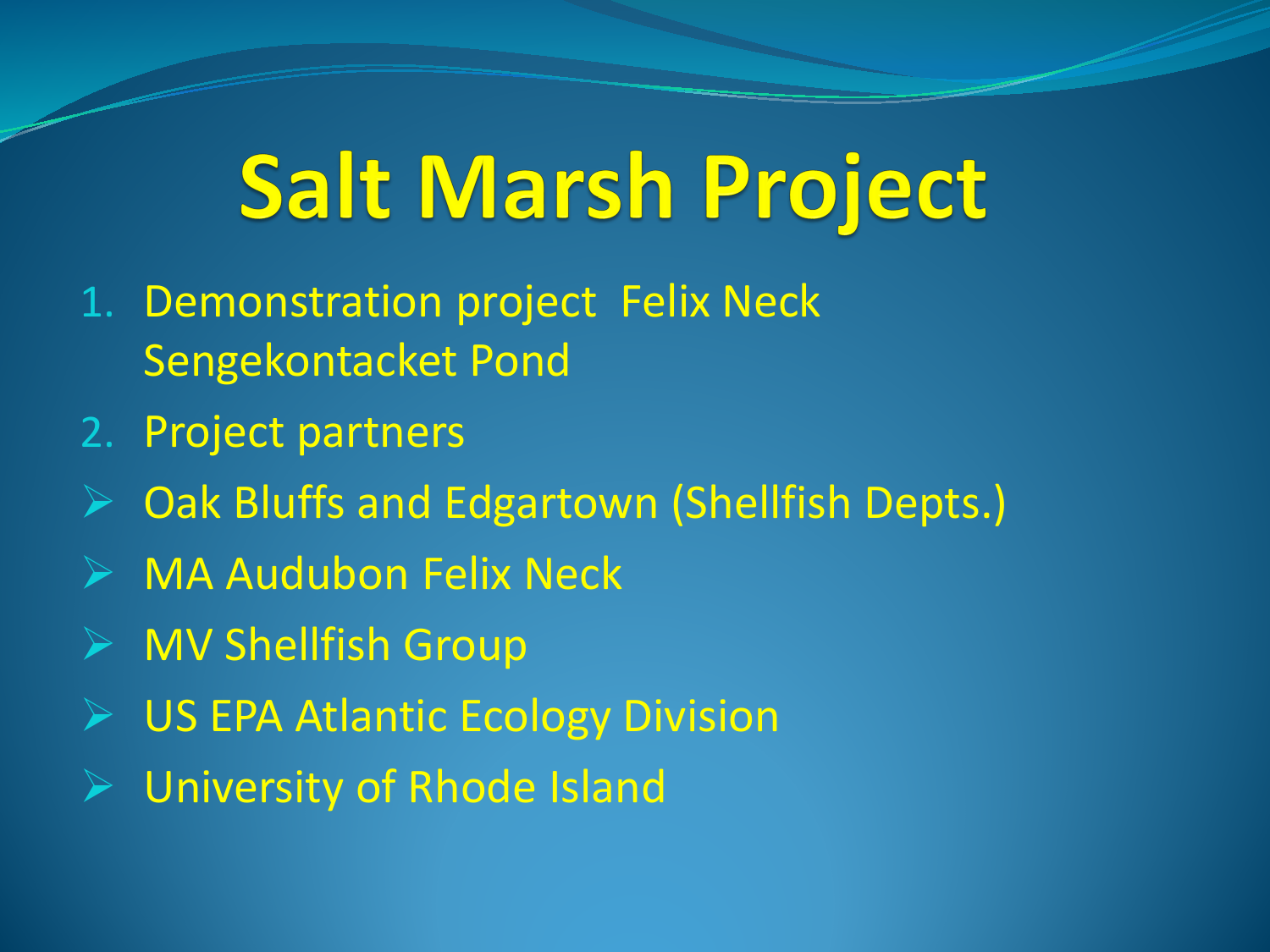## Logs Being Installed

Coconut fiber logs Staked securely to bottom Sediment trapped behind the logs Seeded ribbed mussels year 1 and 2 Marsh grass planted in year 2

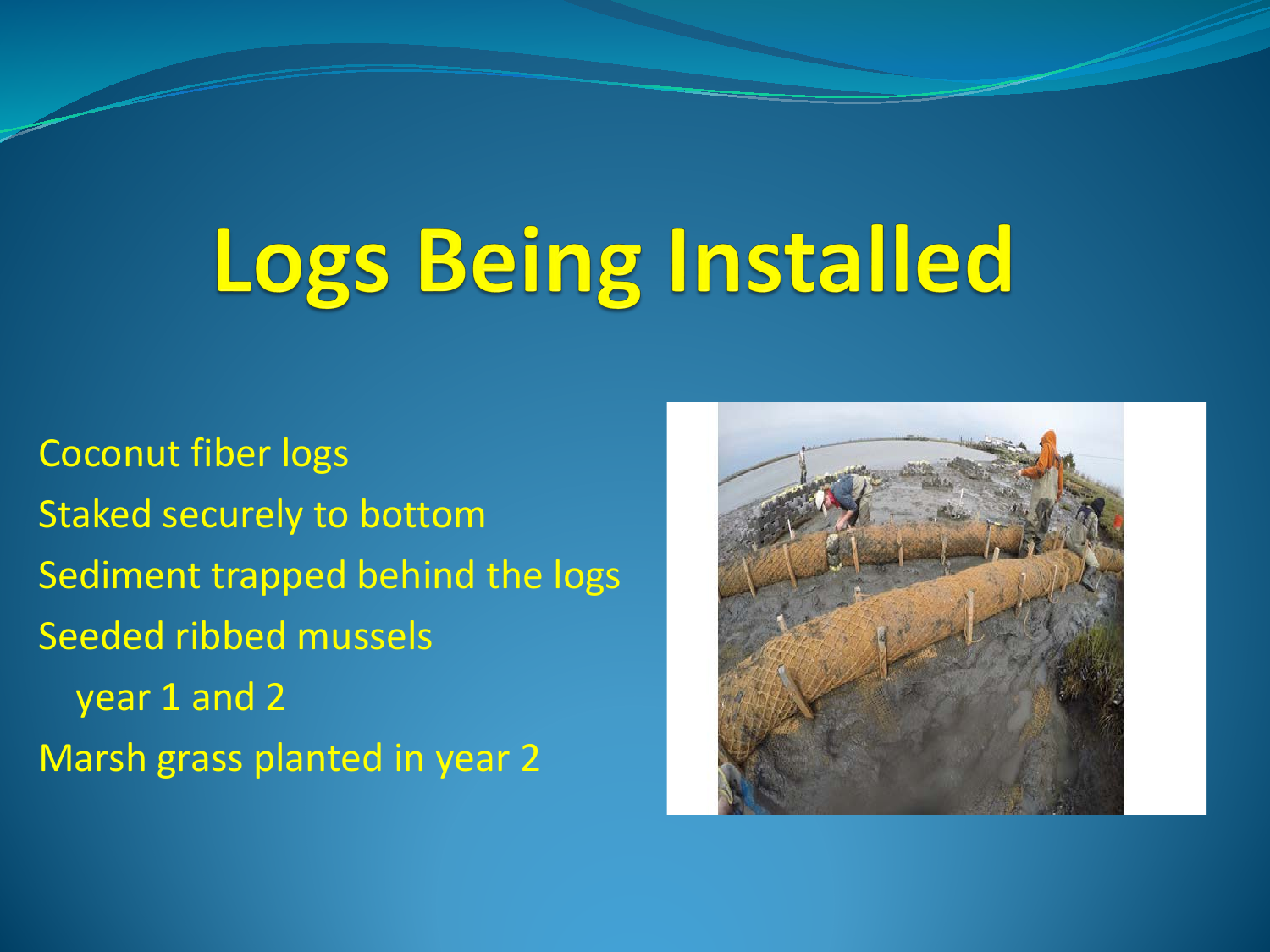## Monitoring

- Nitrogen and phosphorus levels
- Accretion rate
- Marsh vegetation
- Species inventories
- Pore water analysis
- Core sampling carbon sequestering
- General water quality data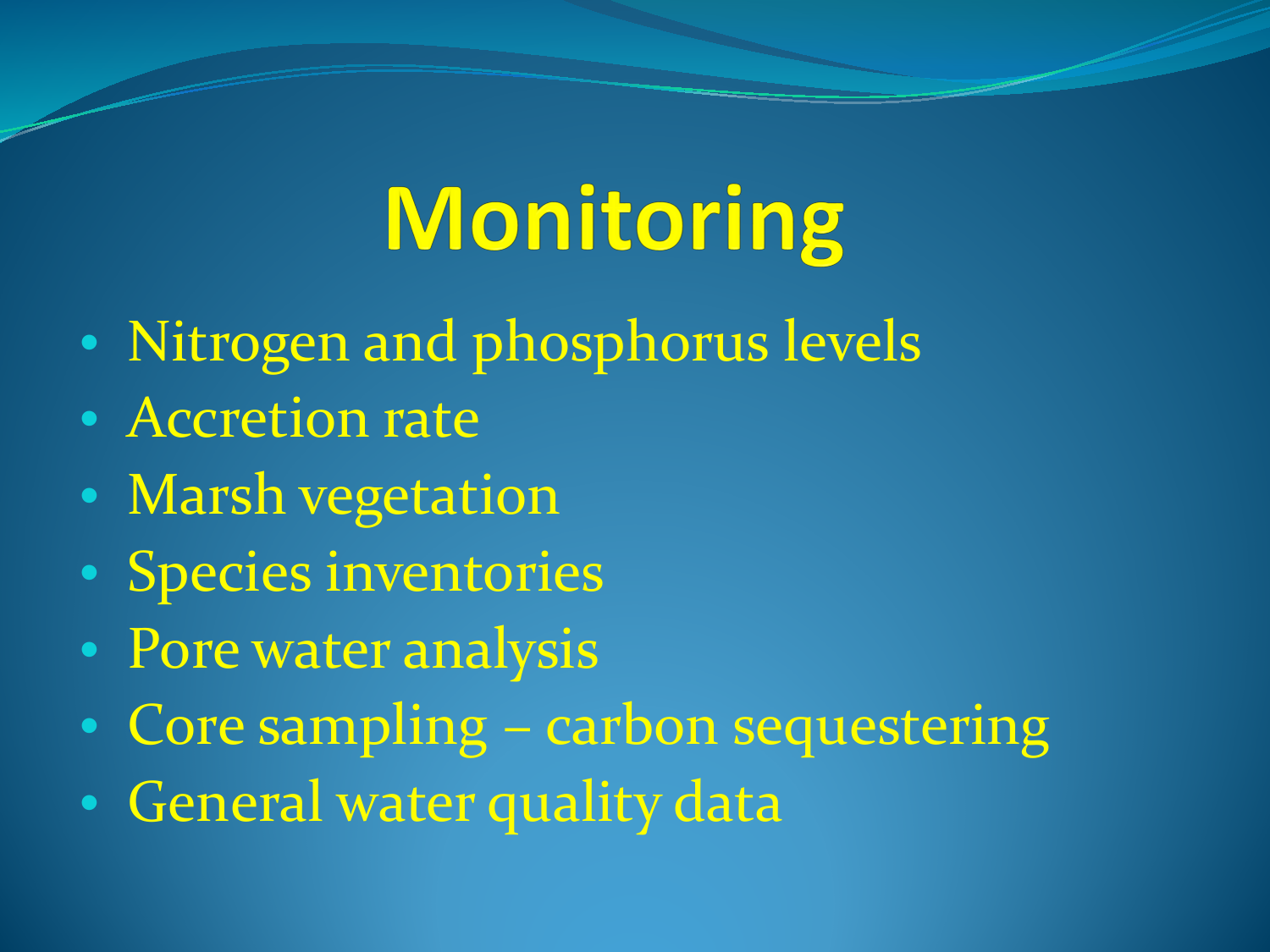#### **Eelgrass Meadows**

- One of the most productive and diverse habitats in the world
- When healthy can sequester carbon 2-4 times more than mature tropical forests
- Eelgrass stores most of its carbon in roots
- Loss of eelgrass can release the stored carbon into the atmosphere
- Going from a carbon sink to a carbon emitter – contributing to climate change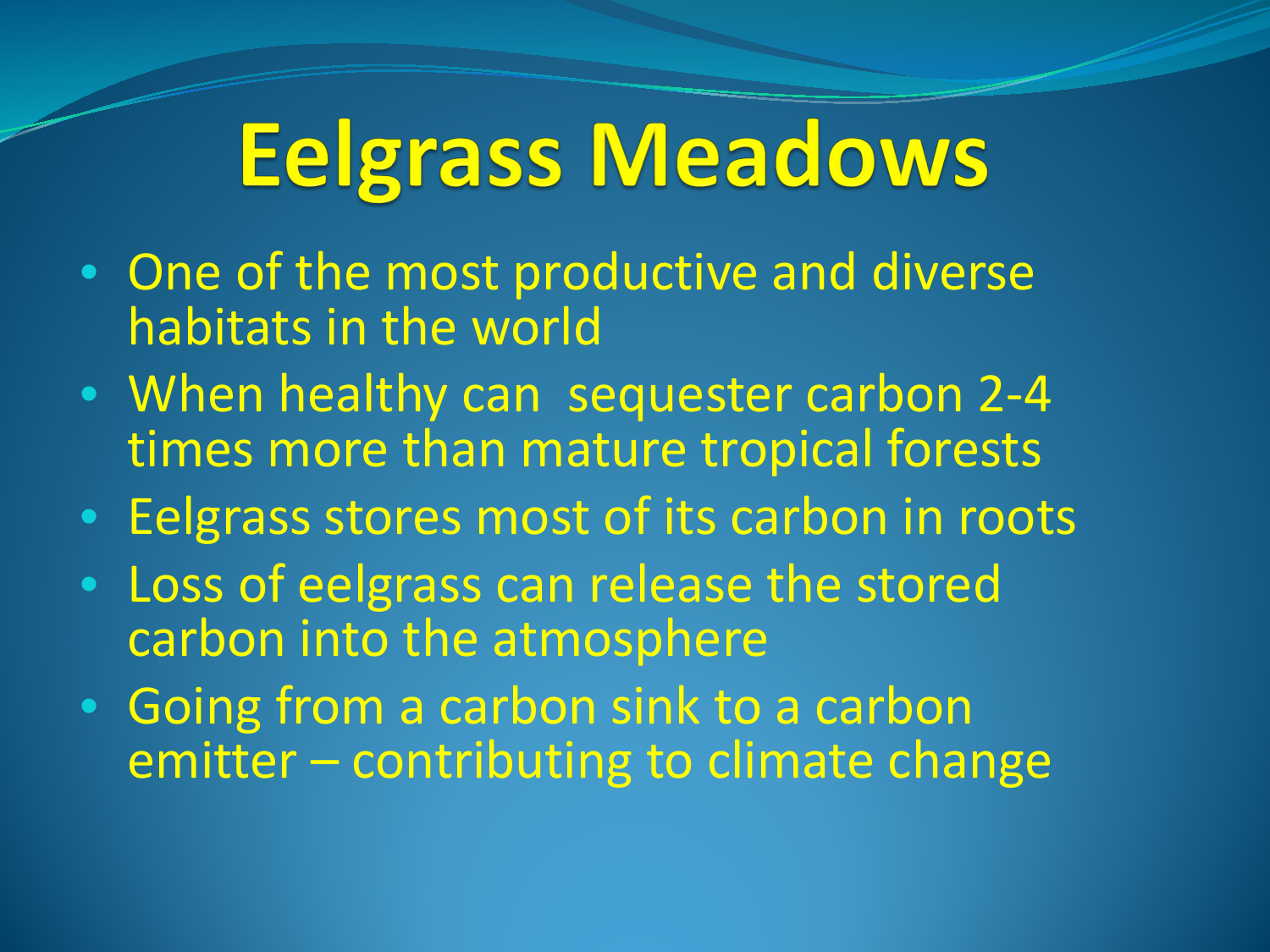#### **Eelgrass Stressors**

- 1. Excess nitrogen in coastal ponds
- 2. Poor sunlight penetration
- 3. Plants and animals growing on the blades
- 4. Silt or sand settling in the meadow can bury plants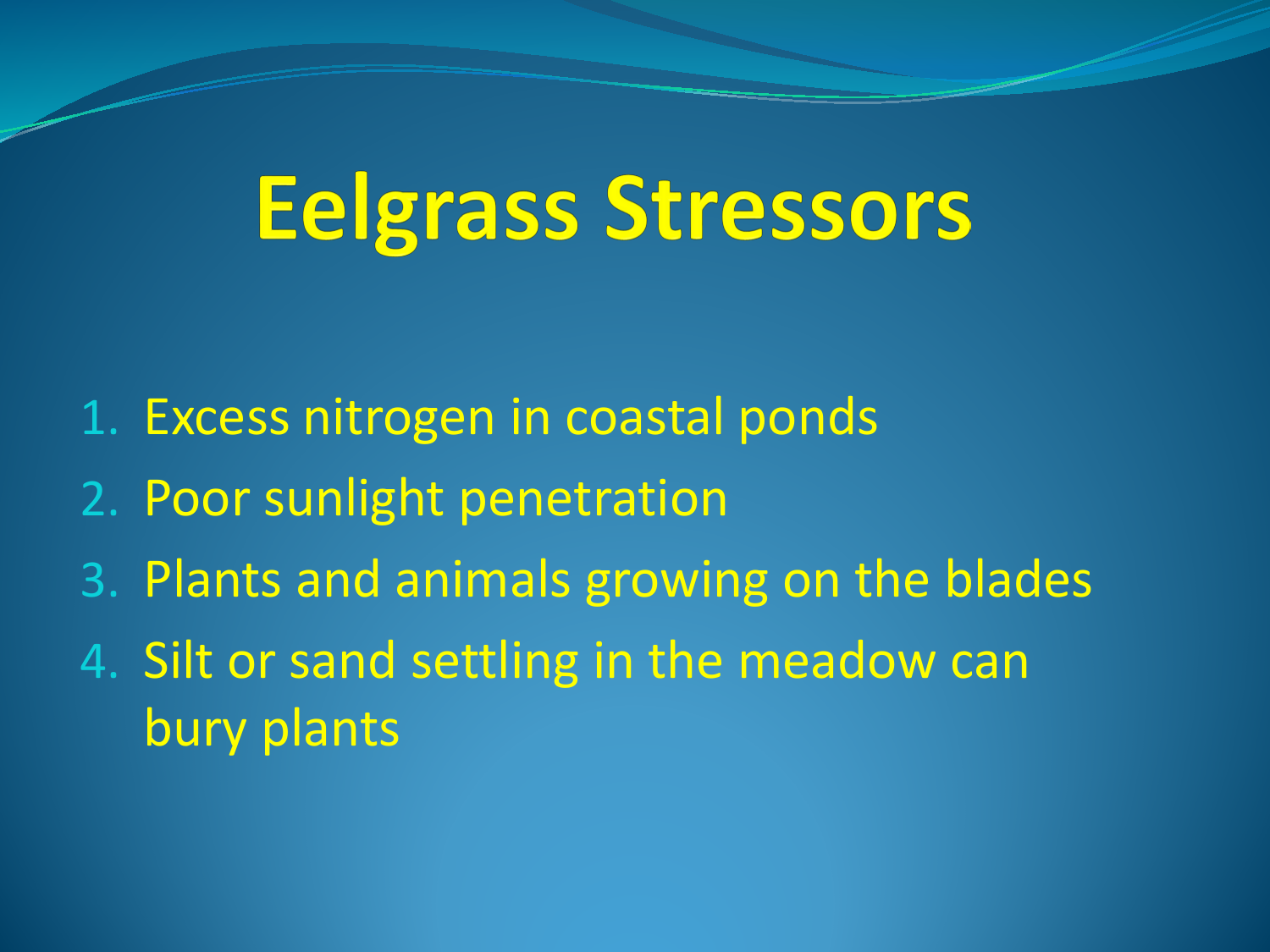## **Eelgrass Restoration Efforts**

- Many many trials along east coast since at least the 1950s
- There are few successful projects to point out
- Over the years several methods have been tried on Island
- Tisbury is currently trying a seeding method in Lake Tashmoo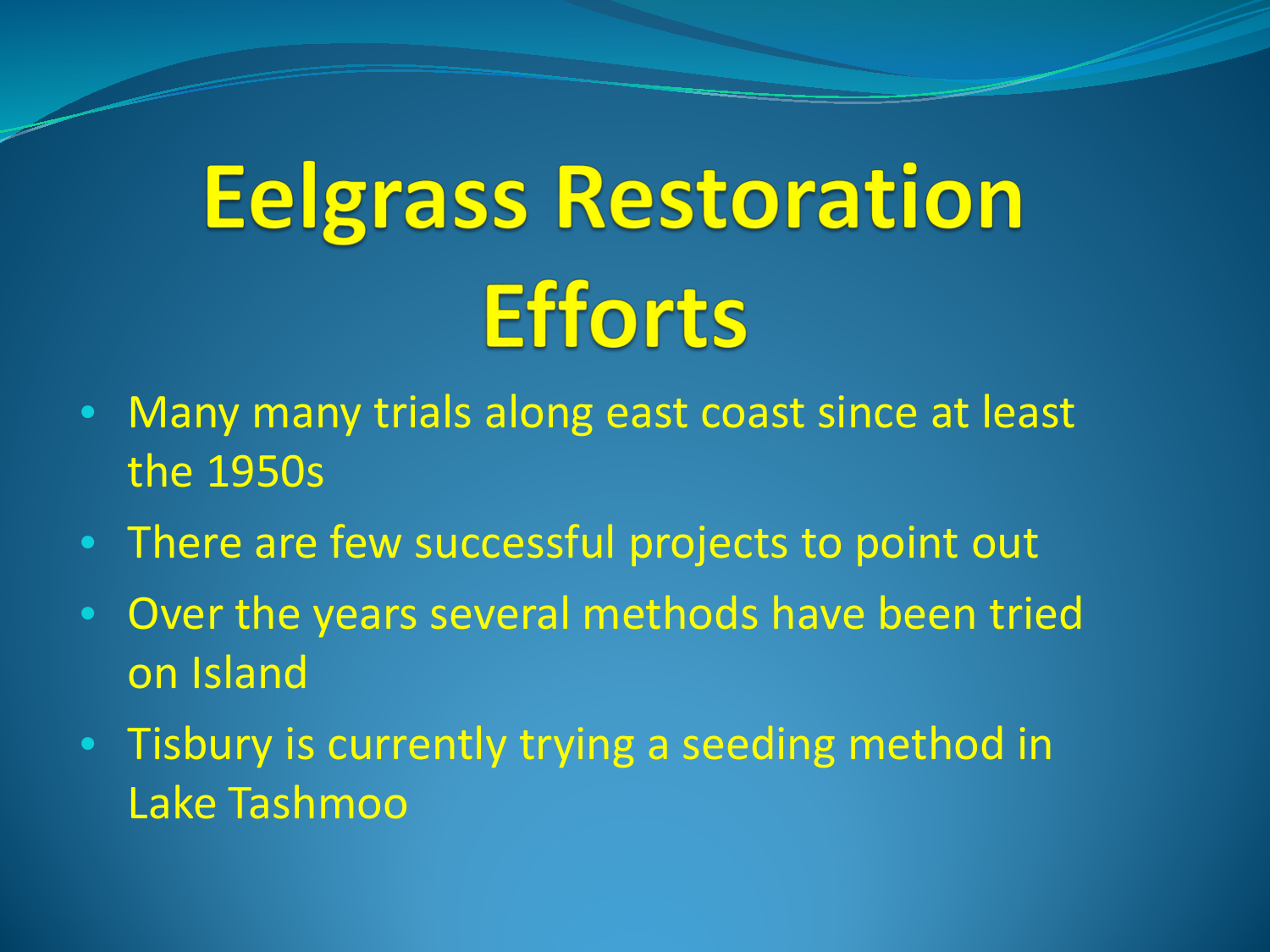- The successful eelgrass restoration projects all had better water quality especially lower nitrogen and greater sun light penetration through the water column
- We have healthier eelgrass meadows in Nantucket Sound that could be good donor sites for transplant efforts
- For this we need to improve the water quality of our coastal ponds